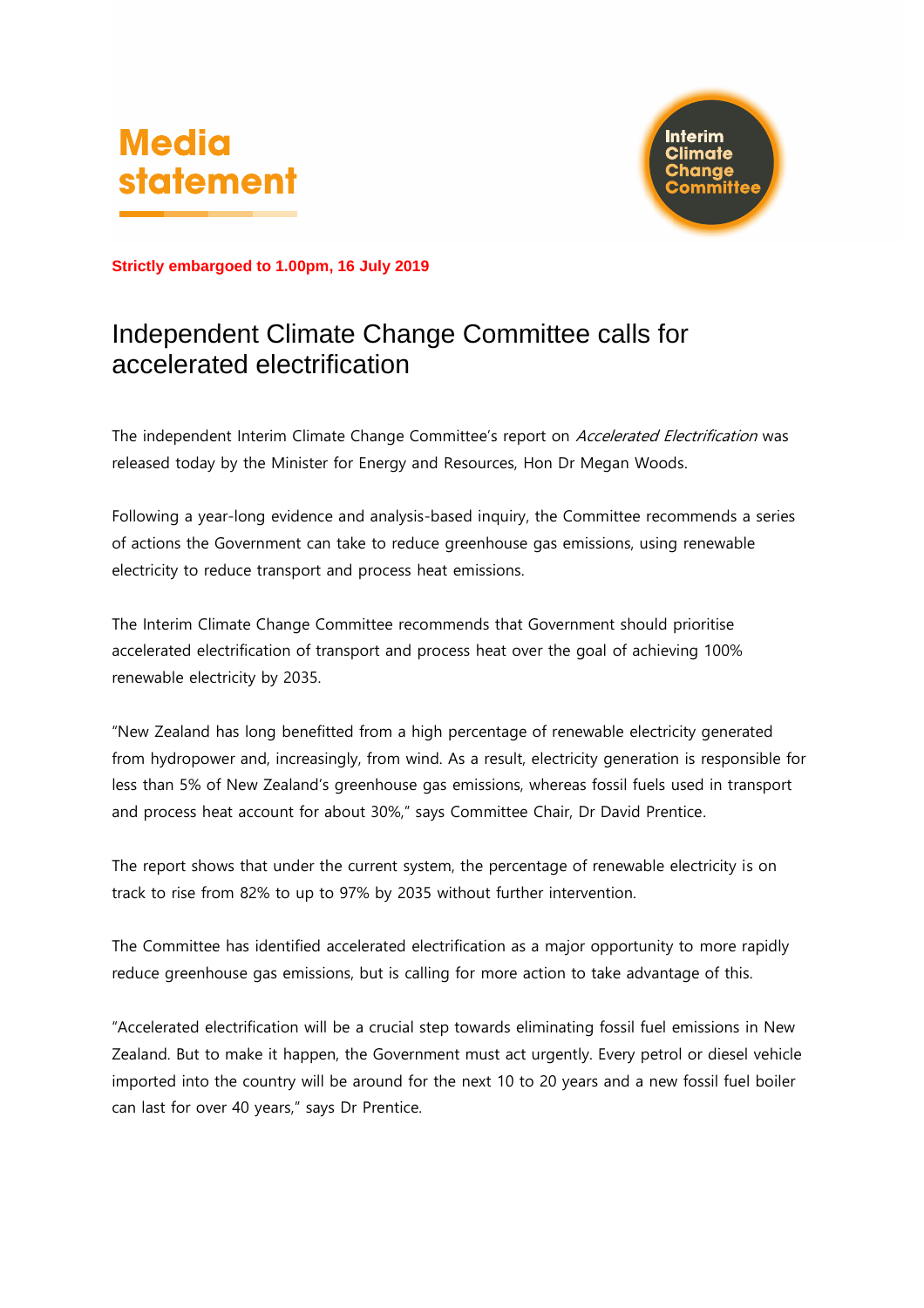The Interim Climate Change Committee recommends that the Government implement ambitious transport polices, while also ensuring low income and rural communities have low-emission transport options.

The Committee also sees it is vital that electricity is affordable for all New Zealanders, particularly those in low-income households. "Achieving the last few percent of renewable generation would be very costly," says Dr Prentice. "Additionally, accelerated electrification will not happen if electricity is too expensive."

"The actions the Committee recommends are the first steps in a journey that will take decades," says Dr Prentice. "In New Zealand, we're increasingly seeing the impacts of a changing climate, and globally we're not on track to meet our climate targets," he says.

"We are optimistic that our recommendations will turn into positive climate change action and a fair and equitable pathway towards New Zealand achieving its 2050 target. This is about all of us – New Zealanders today and our future generations."

The independent Interim Climate Change Committee's report Action on agricultural emissions was also released today by the Minister for Climate Change, Hon James Shaw and the Minister of Agriculture, Hon Damien O'Connor. In this report, the Committee recommends a series of actions the Government should take to reduce emissions of the agricultural greenhouse gases, methane and nitrous oxide.

The other Committee Members are Lisa Tumahai (Deputy Chair), Dr Harry Clark, Dr Keith Turner and Dr Jan Wright, with specialist adviser Dr Suzi Kerr. The full report and Terms of Reference are online at:

[www.iccc.mfe.govt.nz/what-we-do/energy/electricity-inquiry-final-report](http://www.iccc.mfe.govt.nz/what-we-do/energy/electricity-inquiry-final-report)

[www.iccc.mfe.govt.nz/who-we-are/terms-of-reference](http://www.iccc.mfe.govt.nz/who-we-are/terms-of-reference)

### **For further information please contact**

Catriona Robertson | Communications Manager **M** 022 015 3951 **E** catriona.robertson@ICCC.mfe.govt.nz

**W** www.iccc.mfe.govt.nz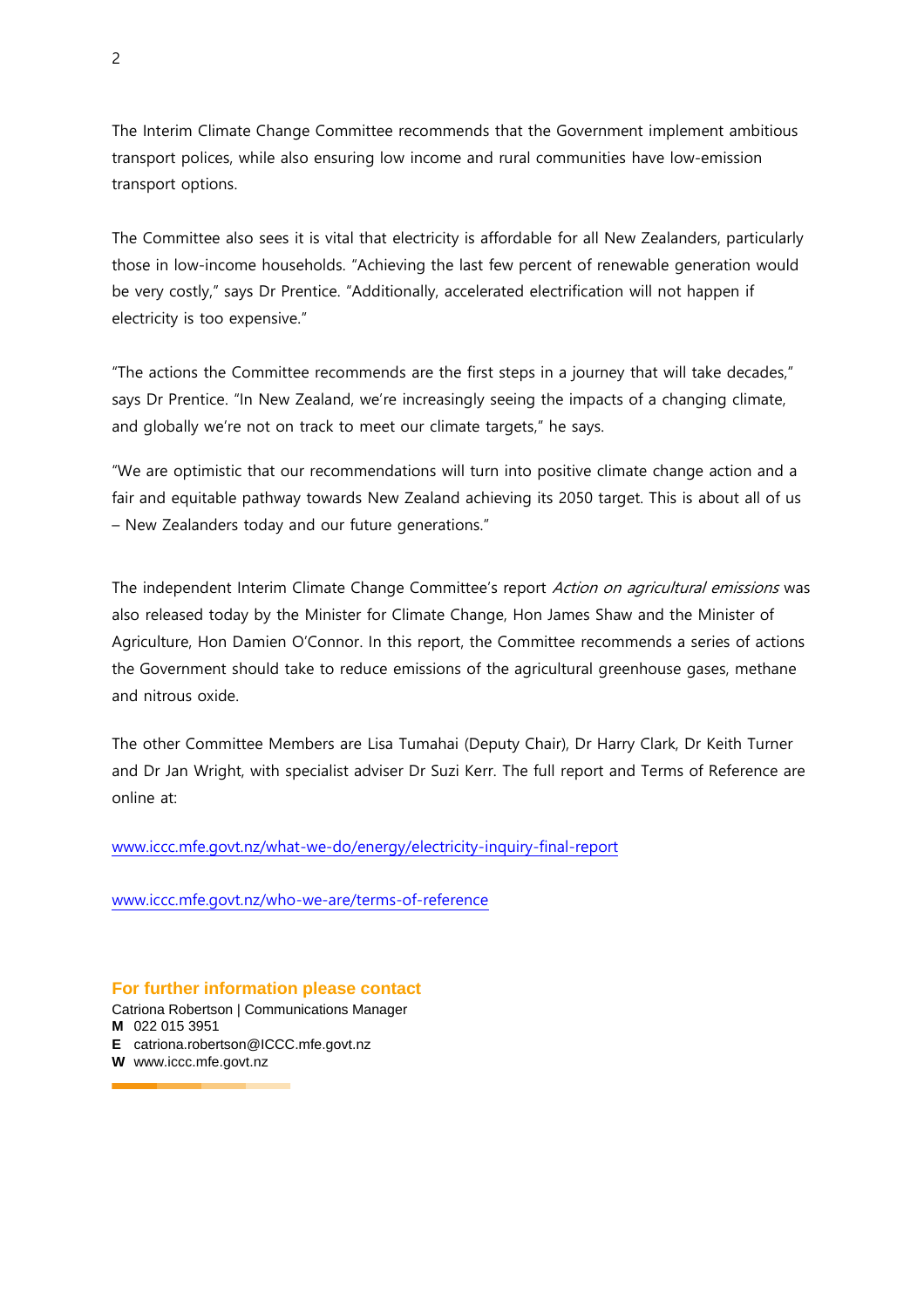## FAQs

### **What is the Committee's inquiry about?**

The Government asked the Interim Climate Change Committee for evidence and analysis on: 'How to plan for the transition to 100% renewable electricity by 2035.' This inquiry examines the practicalities of transitioning to 100% renewable electricity by 2035. It also investigates what role electricity generation can play in reducing greenhouse gas emissions across the economy by investigating a future of 'accelerated electrification' – electrifying up to half our vehicle fleet and converting a substantial amount of process heat to electricity by 2035.

### **What is the Committee recommending?**

The Committee recommends that Government prioritises accelerated electrification of transport and process heat, over pursuing 100% renewable electricity by 2035.

The Committee also recommends policies to reduce emissions from transport and process heat; policies to support the development of new, renewable electricity; and actions to ensure the regulatory system helps, rather than hinders, investment in low-emissions technologies.

### **Why prioritise accelerated electrification?**

Electricity generation is only responsible for 5% of New Zealand's total greenhouse gas emissions, whereas transport and process heat together account for about 30%. Accelerated electrification of these two sectors would result in greater greenhouse gas reductions than achieving 100% renewable electricity, while also keeping electricity prices affordable.

### **What about 100% renewable electricity?**

New Zealand electricity generation is currently around 82% renewable and is on track to reach an average of 93%, but possibly as high as 97%, by 2035 through the deployment of wind, geothermal and solar. The key challenge with moving all the way to 100% renewable is what is known as the 'dry year' problem – one where hydro inflows are low. The Committee's analysis identified a number of technologies to achieve 100% renewable electricity by 2035. All are technically feasible, although most currently appear very expensive. Pumped hydro storage shows the most promise and the Committee has recommended that this be further investigated.

### **Do we need more renewable electricity generation?**

To reduce greenhouse gas emissions through accelerated electrification, New Zealand will need more renewable generation to supply the additional demand for electricity. This will require installing more wind farms, more geothermal, more transmission lines, and possibly large scale solar and more hydro storage.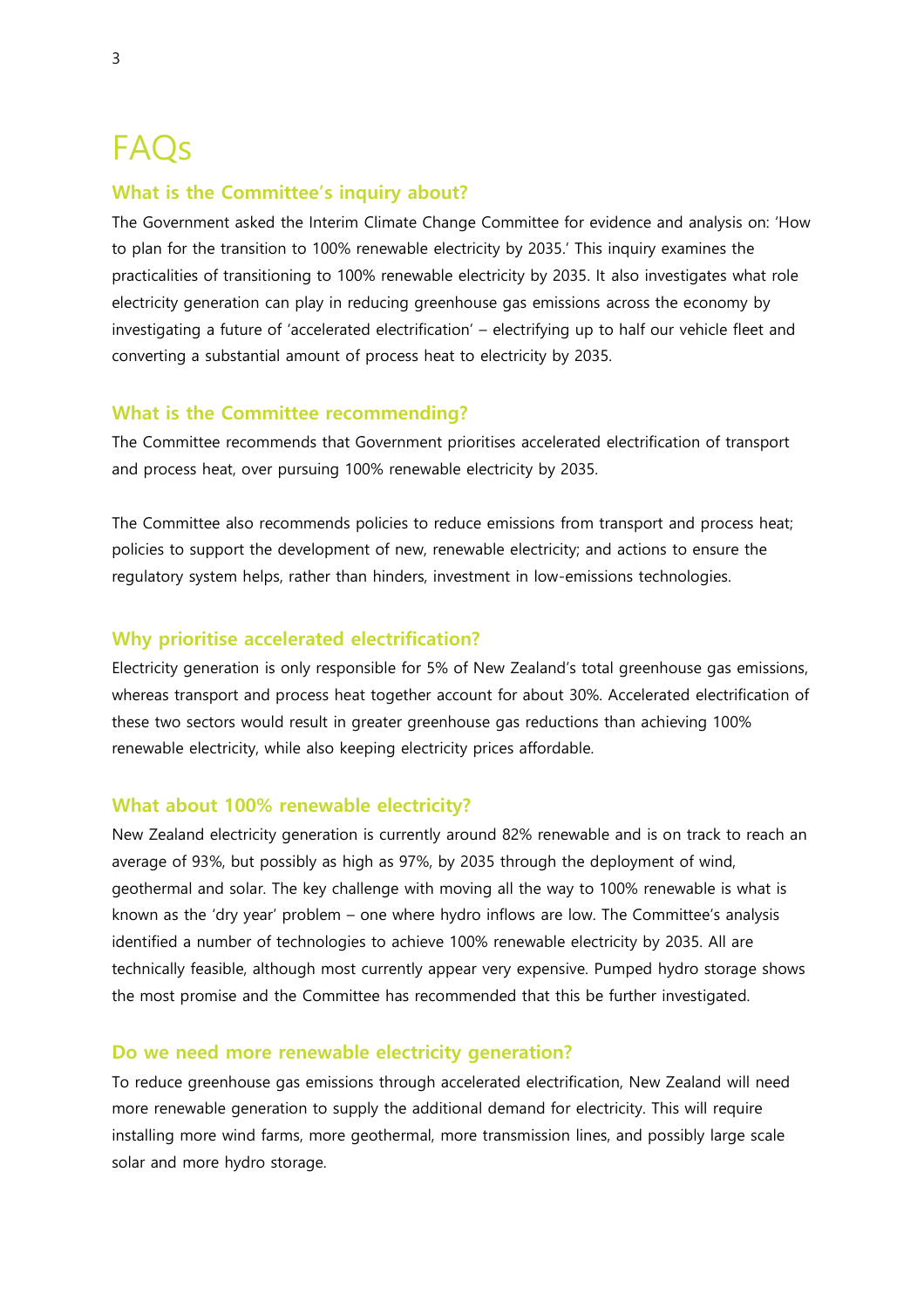### **Will accelerated electrification achieve New Zealand's climate goals?**

The actions the Committee recommends are the first steps in a journey that will take decades. The Committee is clear that what is recommended in this report is, on its own, not enough. According to the Intergovernmental Panel on Climate Change (IPCC), emissions from fossil fuel use must eventually be eliminated if we are to limit warming to well below 2 degrees compared with pre-industrial levels<sup>i</sup>.

#### **What will 100% renewable electricity mean for power prices?**

The Committee's modelling indicates that moving to a higher proportion of renewable electricity is unlikely to substantially affect power prices, but taking the last step from 99% to 100% could be very expensive. For example, achieving 100% by 'overbuilding' renewable generation could result in power price increases in the region of 15% for residential consumers, and 40% for industrial consumers. However, overbuilding is not the only option and there are alternatives.

### **Is electrification the only way to reduce emissions?**

Electrification is not the only way to reduce emissions in transport and process heat. Other options for reducing transport emissions include low-emissions public transport and car-sharing schemes. Other options for process heat include energy efficiency measures and using biomass. This report, however, is focussed on the role electricity can play in reducing greenhouse gas emissions.

#### **Is accelerated electrification of transport achievable?**

Electrifying 50% of New Zealand's vehicle fleet by 2035 is ambitious, but consistent with goals set by other countries such as the UK and Norway. Swift Government action will be needed. Every additional petrol or diesel vehicle imported into the country will be around for the next 10 to 20 years. The Committee has recommended the Government implement ambitious polices, including ways to ensure low income and rural communities can access electric transport.

### **What does the Committee think of the Government's recent Clean Car announcement?**

### The Committee hasn't analysed the details of the Government's recent announcement on incentivising the shift to low emission vehicles. However, the Committee welcomes efforts that result in genuine reductions in transport emissions. It is also pleasing to see that the policy proposal specifically considers the implications for rural and low-income households.

### **Is accelerated electrification of process heat achievable?**

Electrifying a significant proportion of process heat is technically feasible, but it will be essential that electricity remains affordable and regulatory barriers to electrification are addressed. The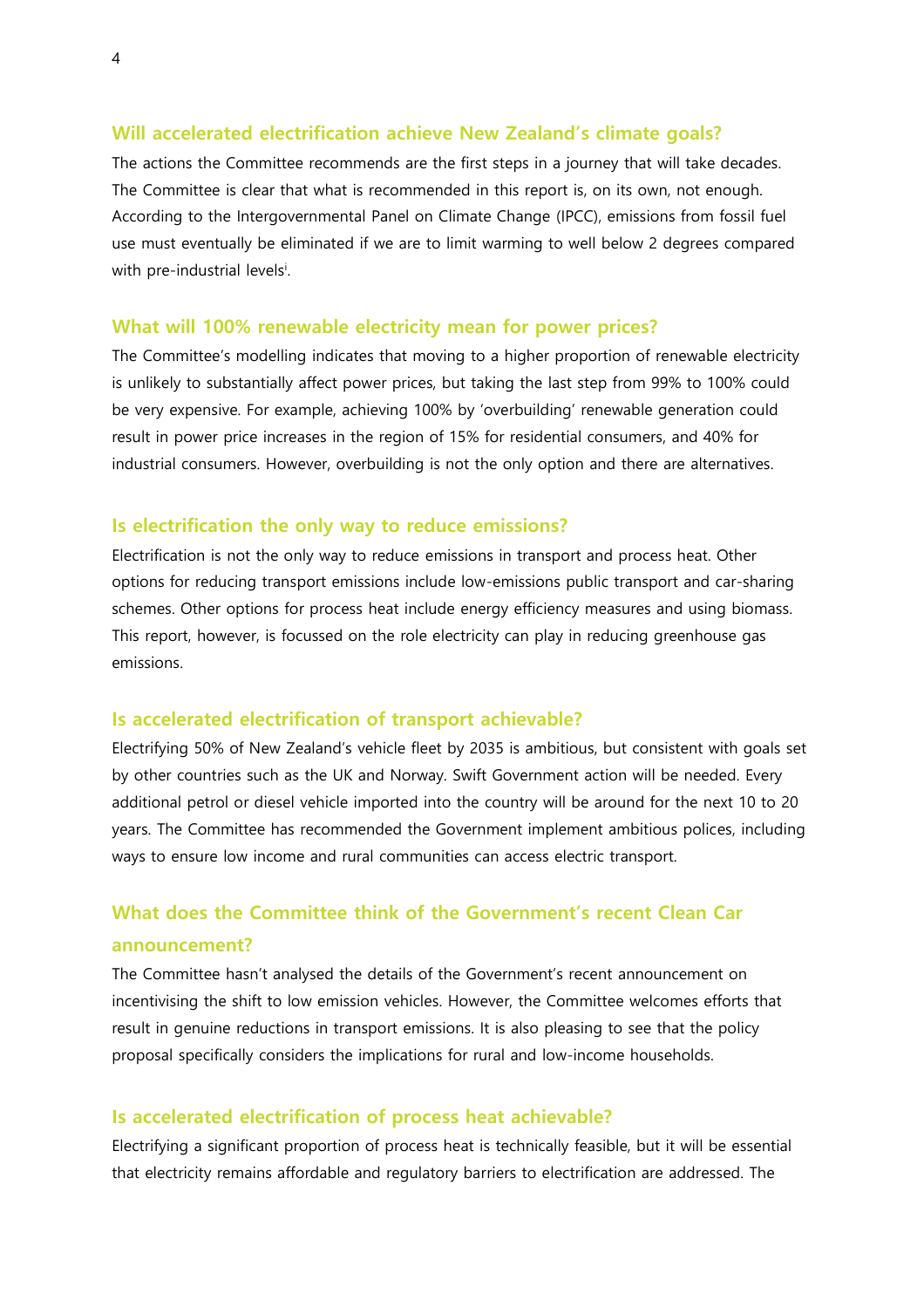Committee also recommends that Government sets a timetable for the phase out of fossil fuelled process heat.

### **Will solar play more of a role in our future?**

Accelerated electrification will result in more demand for electricity. Solar, along-side other renewable electricity generation, has a role to play in meeting this demand. The Committee's modelling estimated 13 times more solar generation by 2035. This is based on assumptions about technology costs – which could change, costs could fall faster than anticipated. The exact mix could well be different in reality.

### **What is the role of natural gas?**

The Committee's modelling shows natural gas will play a diminishing role in electricity generation compared to today, but will be of particular use during dry years. However, the Committee is clear that New Zealand cannot rely on generation from natural gas indefinitely and work must continue on alternatives, for example, pumped hydro storage.

### **What role will batteries play in the electricity system?**

Batteries can support the electricity system by storing energy to meet periods of peak demand avoiding the need for expensive new infrastructure. The cost of batteries is falling fast. The Committee modelled different amounts of battery deployment – ranging between 100MW and 1,100 MW. Battery deployment is just beginning in New Zealand.

### **What role will hydrogen play in the electricity system?**

Hydrogen is a versatile fuel that, globally, may have a role to play in transport, industry, and electricity generation. The Committee considered hydrogen's potential in the New Zealand electricity system, as a backup fuel for dry years by 2035. The Committee's analysis showed that it is currently an inefficient and expensive way of producing a backup fuel for dry years due to losses involved in production and storage (resulting in a conversion efficiency of only 14%). The Committee suggested that hydrogen may be a suitable candidate for further research and development, where other objectives could also be achieved.

### **What role will pumped hydro storage play in the electricity system?**

Pumped hydro storage has the potential to provide backup electricity during dry years. It works by using electricity to pump water up to a reservoir when electricity is cheap, and then releasing the water to generate electricity when prices are high. It is a way of storing and using water independent of rain and snow-melt. Pumped hydro also has the ability to help manage intermittency from renewable generation, and meet daily demand peaks. However, building a pumped hydro scheme would have a large impact on the local environment. Any scheme would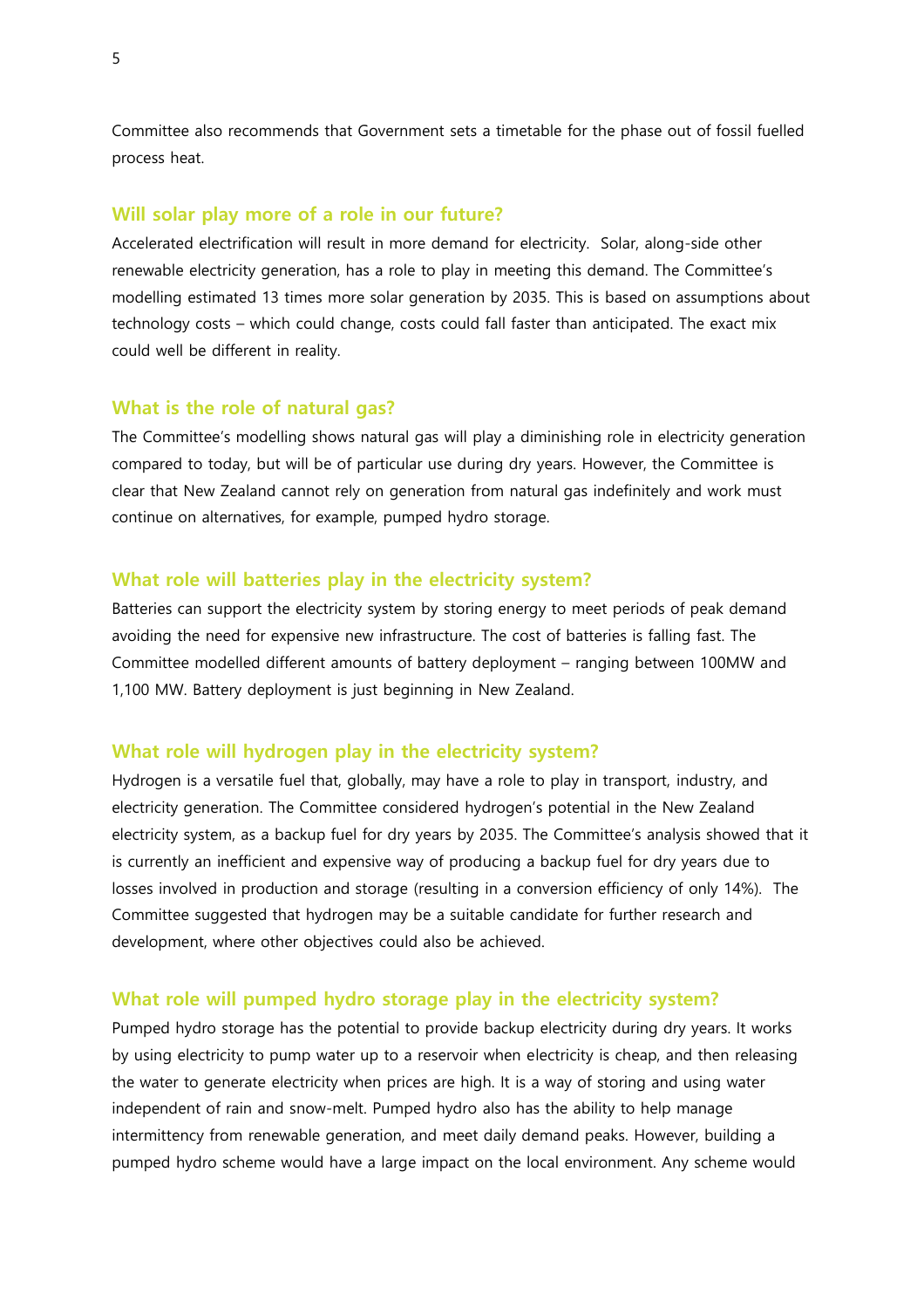also need to meet commitments under Te Tiriti o Waitangi. The Committee has recommended that the Government investigate the potential for pumped hydro to eliminate the use of fossil fuels in the electricity system.

### **What is process heat?**

Process heat is steam, hot water or hot gases used in industrial processes, manufacturing, and the public sector. Around 60% of process heat in New Zealand is generated by burning fossil fuels. For example, large industrial boilers run on fossil fuels and are used to dry liquid milk into milk powder. Some schools use gas or coal fuelled boilers to provide heat for classrooms. Process heat is responsible for about 8% of New Zealand's greenhouse gas emissions.

### **Who did the Committee meet with during its investigations?**

The Committee spoke with over 600 individuals, representing more than 200 organisations, over 12 months. This includes key iwi/Māori representatives, an electricity forum with leaders from the sector, and targeted forums and workshops with industry, youth, and environmental groups. The Committee members also conducted a series of field trips around the country to understand the reality on the ground.

### **Where can I find a copy of the report?**

The full report Accelerated electrification: Evidence, analysis and recommendations, as well as supplementary material can be found on our website at: www.iccc.mfe.govt.nz.

### **So what is the Interim Climate Change Committee doing now?**

We are underway with the next phase of our work programme with a focus on leadership, evidence and connectedness – the critical elements required for the independent Climate Change Commission to start work as soon as it is established. The Commission will present its first advice in February 2021, for which they will need a range of tools and a broad evidence base. To prepare the Commission's technical foundations, the Committee is working on:

- Prototyping a sectoral approach, focusing on the transport sector
- Assessing data and modelling needs in the land use sector
- Developing high-quality, sector-wide models and analysis to inform emissions budgets

We are also building foundations for assessing impacts on iwi/Māori, communities and regions, and across generations.

Our priorities, outlined in our letter of 7 May 2019 to the Climate Change Minister, are online [here.](https://www.iccc.mfe.govt.nz/our-news/updates-from-the-chair/iccc-work-programme-from-1-may-2019/)